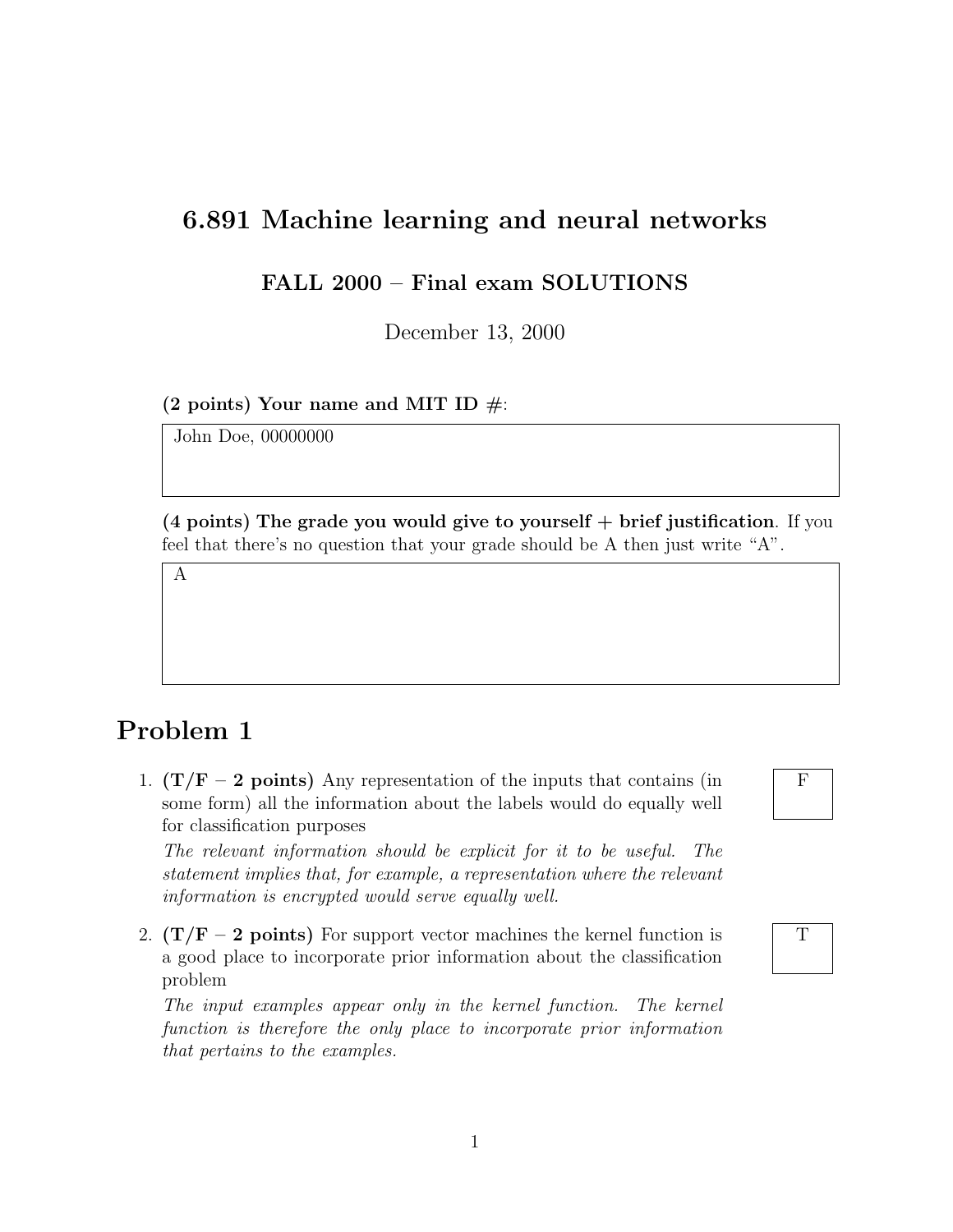3.  $(T/F - 2$  points) Support vector machines, like logistic regression models, give a probability distribution over the possible labels given an input example

Support vector machines provide only a hard label. The classification margin cannot be directly interpreted as a probability.

4.  $(T/F - 2 points)$  A wrapper feature selection method can be expected to always outperform a simpler filtering approach

The key here is the word "always". While wrapper methods tend to give better results as they take into account the form of the classifier, this is by no means guaranteed.

5.  $(T/F - 2 \text{ points})$  In clustering, selecting how small groups should be merged into larger ones is secondary to finding the metric that compares individual examples.

The key to clustering is the choice of the metric between the examples. There are several ways of merging smaller clusters into larger ones but they all rely on this initial metric.

6.  $(T/F - 2 points)$  Most clustering algorithms try to minimize or maximize a well-defined objective function

Most clustering algorithms do not even have an objective function. What is, for example, the objective function in a simple greedy hierarchical clustering? Mixture models, however, do maximize a well-defined objective (likelihood of the examples).

## Problem 2





F



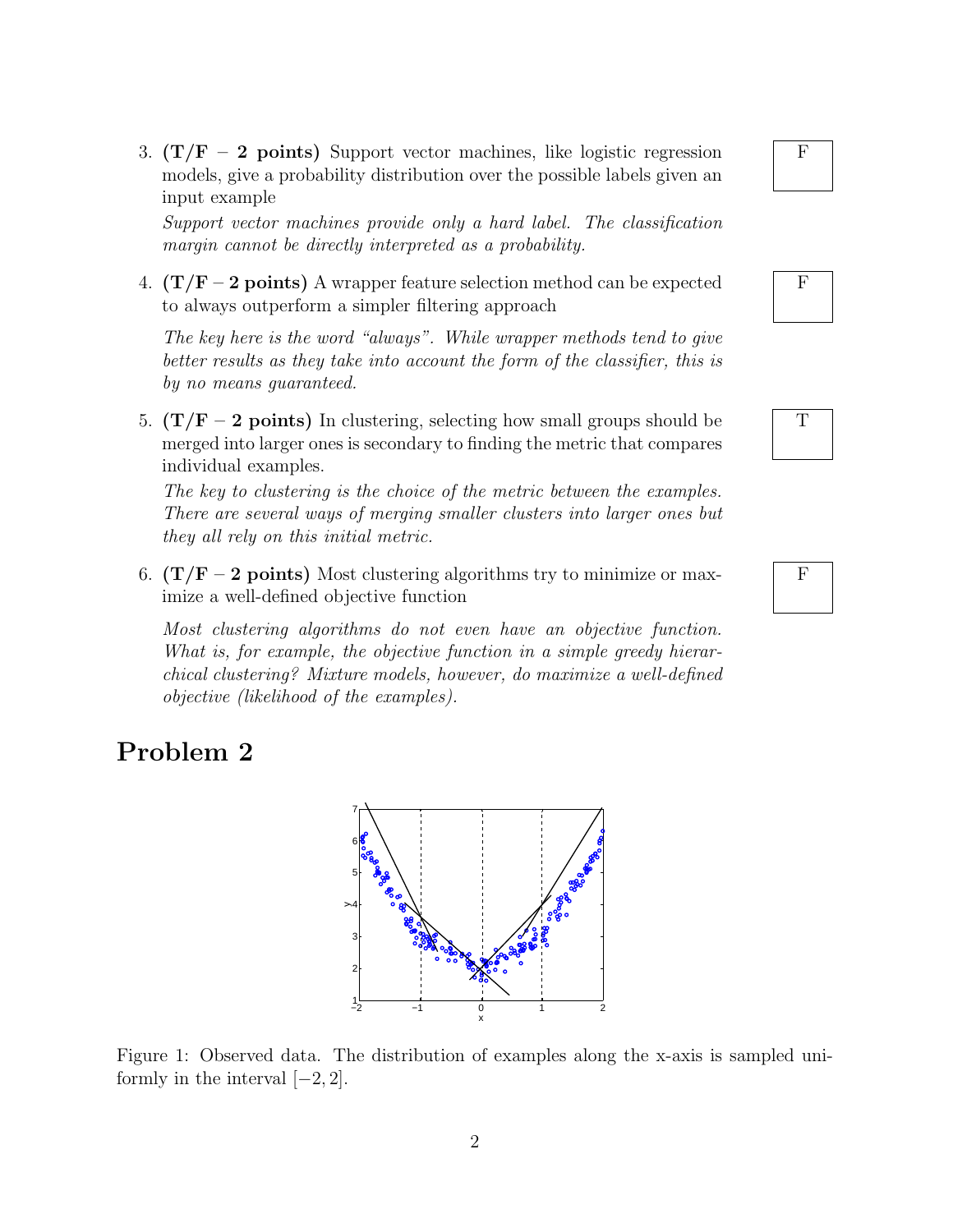1. (6 points) Consider a mixture of experts architecture where each expert is a linear regression model (with Gaussian noise) relating a real valued input x to a real valued output y. The choice of the experts is governed by a softmax gating network. How many experts would you need to adequately model the observed data in figure 1? Write in figure 1 the regions that correspond to a good allocation of experts in this architecture. Briefly explain why the softmax gating network can serve to select the regions you have specified.

Number of experts  $= 4$ 

The softmax gating network is given by

$$
P(i|x,\eta) = \frac{e^{v_i x + v_{i0}}}{\sum_{j=1}^{4} e^{v_j x + v_{j0}}}
$$
\n(1)

So, given  $x$ , the expert with the highest probability is the one that has the largest value of  $v_i x + v_{i0}$  (a line). By setting the parameters of these lines such that they appear as in figure 1, then within each region we always select the appropriate expert with the highest probability. By scaling these parameter values we move from soft selection of experts to deterministically picking the appropriate one in each region.

Note that the solid lines in the figure have nothing to do with how the experts make their predictions.

2. (6 points) Briefly explain why we would prefer such a mixture of experts architecture over estimating a simple mixture of Gaussians model over both  $x$  and  $y$ , i.e., treating  $(x, y)$  as a two-dimensional observation? Note that we can always make predictions from such a mixture model by computing the posterior probability of  $y$  given only x. You can assume here that the mixture of Gaussians model would be estimated by maximizing the likelihood of all the observations  $\{(x_1, y_1), \ldots, (x_n, y_n)\}.$ 

There are at least two reasons for preferring a mixture of experts model in this context: First, since we have indicated that the x-values are distributed uniformly, any Gaussian model over  $x$  is a bad choice (a Gaussian tends to concentrate the probability mass close to the mean value and the density decays rapidly as we move away from the mean). We could, of course, increase the number of mixture components to better model the density over  $x$ . This leads to higher complexity, problems with overfitting, etc.

The second reason is that we are not interested in the density over  $x$  at all. We merely wish to predict y given x. Fitting a model by maximizing the likelihood of both x and y is simply the wrong criterion. It does not match what we wish to solve.

3.  $(T/F - 2 points)$  A mixture of experts model is resistant to overfitting in the sense that if we have too many experts most of them will never be selected by the gating network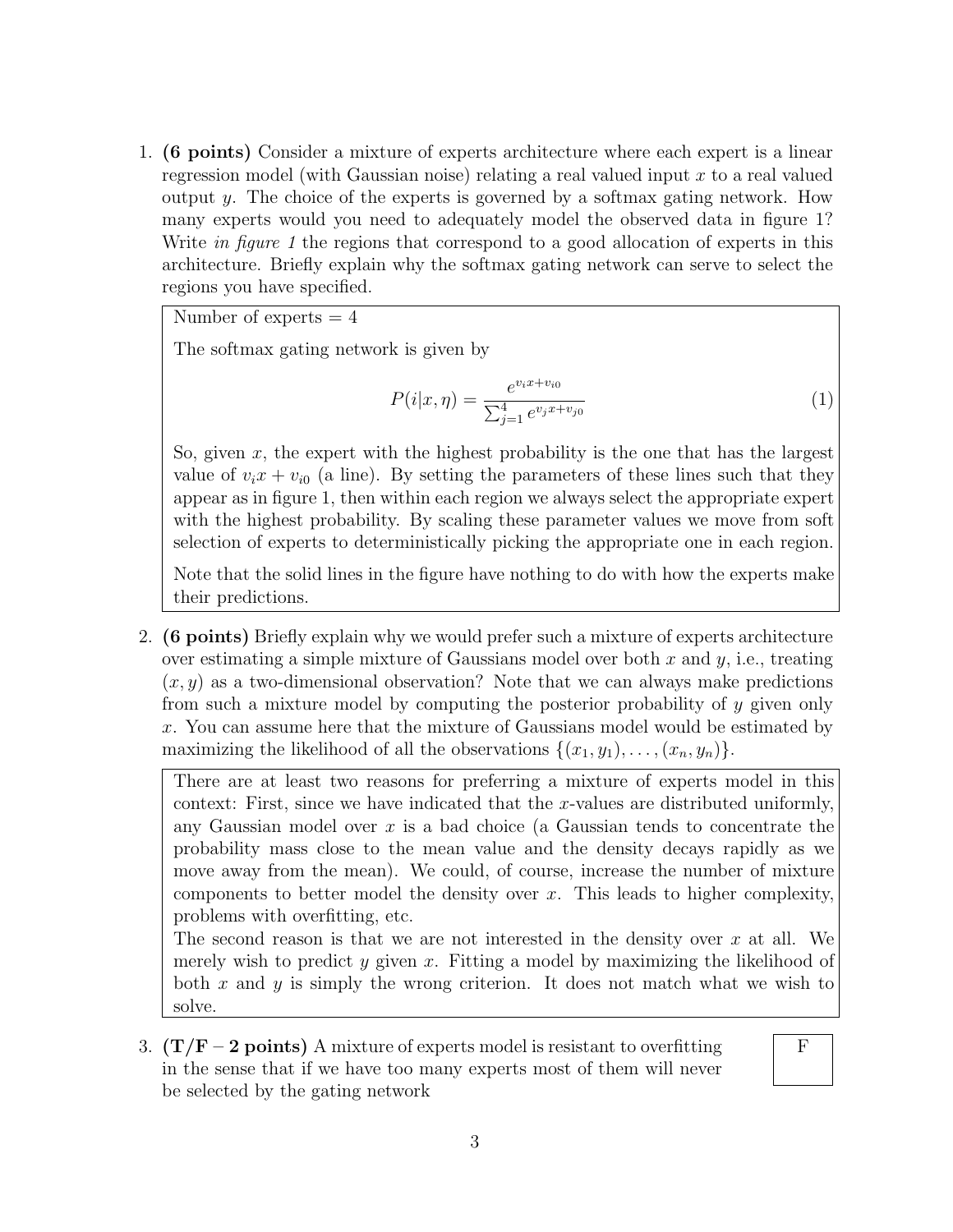Like any mixture model, a mixture of experts model is susceptible to overfitting.

4.  $(T/F - 2$  points) When estimating a mixture model with several components it can make a difference whether we use a flat mixture model or the corresponding hierarchical mixture model

The question here is whether it makes any difference in estimation if we use a flat 5-component mixture model or a hierarchical version of this. If data possesses any hierarchical structure, then the hierarchical mixture model is more likely to find this structure. The hierarchical organization "ties" mixture components together during estimation.

#### Problem 3



Figure 2: A hidden Markov model. The figure shows the hidden state transitions and the associated probabilities along with the initial state distribution.

Consider a hidden Markov model illustrated in figure 2. We assume that the state dependent outputs (coin flips) are governed by the following distributions

$$
P(x = heads | s = 1) = 0.51
$$
  

$$
P(x = tails | s = 1) = 0.49
$$
  

$$
P(x = tails | s = 1) = 0.49
$$
  

$$
P(x = tails | s = 2) = 0.51
$$

In other words, our coin is slightly biased towards heads in state 1 whereas in state 2 tails is a bit more probable outcome.

1. (6 points) Now, suppose we observe three coin flips all resulting in heads. The sequence of observations is therefore  ${heads, heads, heads}$ . What is the most likely state sequence corresponding to these three observations? Briefly explain your reasoning. (you shouldn't need a calculator for this)

T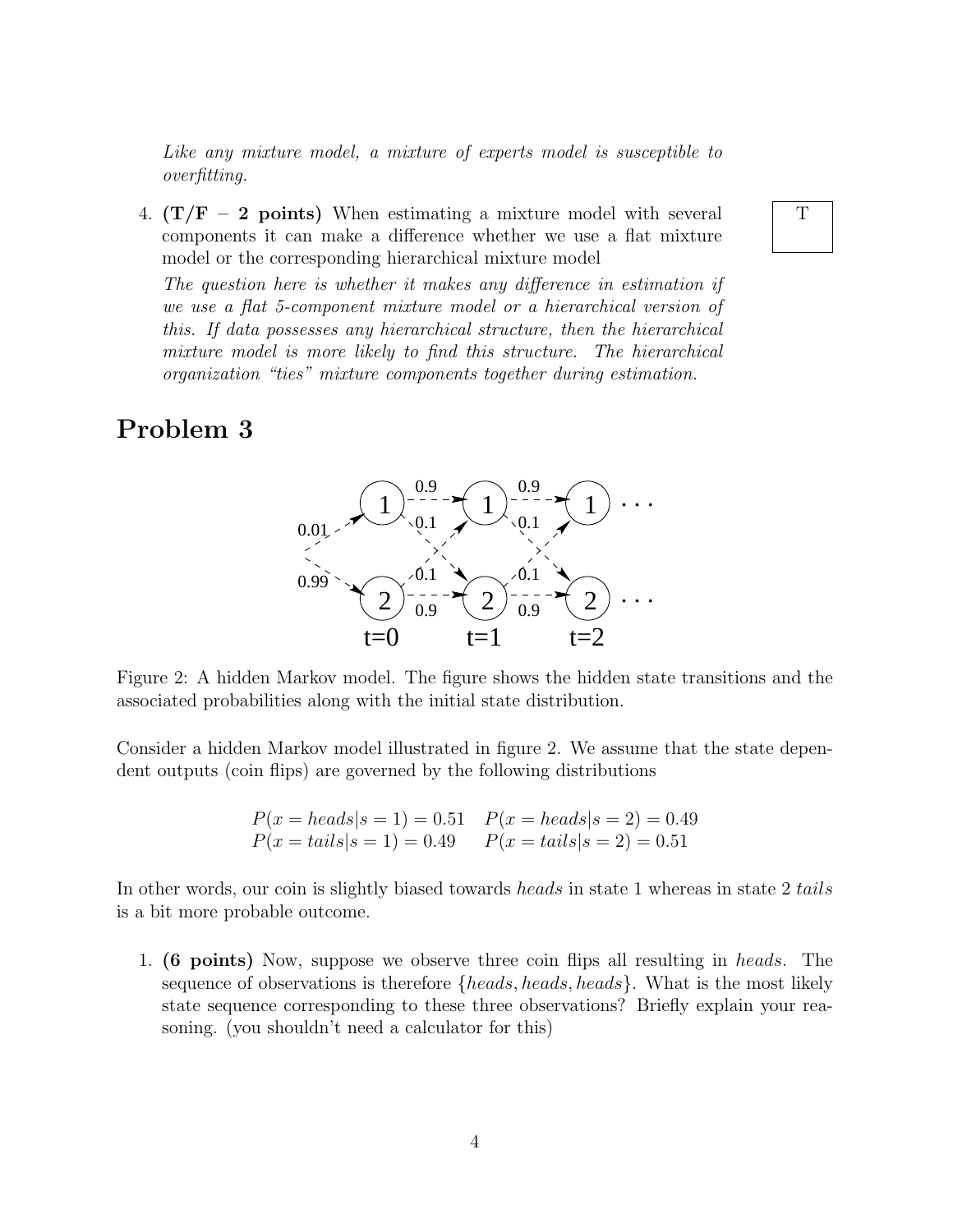The most likely hidden state sequence is 2,2,2. This is because the output probabilities are nearly identical and we are very likely to start from 2 and stay there. We loose a factor of 9 in probability if we ever switch to state 1.

2. (6 points) What happens to the most likely state sequence if we observe a long sequence of all *heads* (e.g., 1000)? Briefly explain your reasoning. (you shouldn't need a calculator for this)

The hidden state sequence becomes 21111...

When we increase the number of observations (all heads), we increase the pressure for the system to switch to 1 since state 1 has a slight advantage per observation. Eventually the switch will take place (note that there's no benefit from ever switching back to state 2). When does this happen? The cost of the  $2-j$  transition is the same regardless of when it takes place. The more we postpone the transition, however, the more heads we would have to generate from state 2. However, it is somewhat better to go via 2 initially and switch right after  $(0.99^*0.49^*0.1 \cdots)$  rather than start from 1 to begin with  $(0.01^*0.51^*0.9 \cdots)$ .

3.  $(T/F - 2 points)$  The only limitation of first order homogeneous Markov chains is that they can capture only one time step dependencies among the observations

A first order Markov model can only capture one time step dependencies. A homogeneous first order Markov chain assumes, in addition, that this dependence does not change over time.

4.  $(T/F - 2 points)$  By increasing the number of hidden states in an HMM, we can model well (in the maximum likelihood sense) practically any finite sequence of observations

To model any finite length sequence, we can increase the number of hidden states in an HMM to be the number of observations in the sequence and therefore (with appropriate parameter choices) generate the observed sequence with probability one. Given a fixed number of finite sequences (say n), we would still be able to assign probability  $1/n$  for generating each sequence. This is not useful, of course, but highlights the fact that the complexity of HMMs is not limited.

T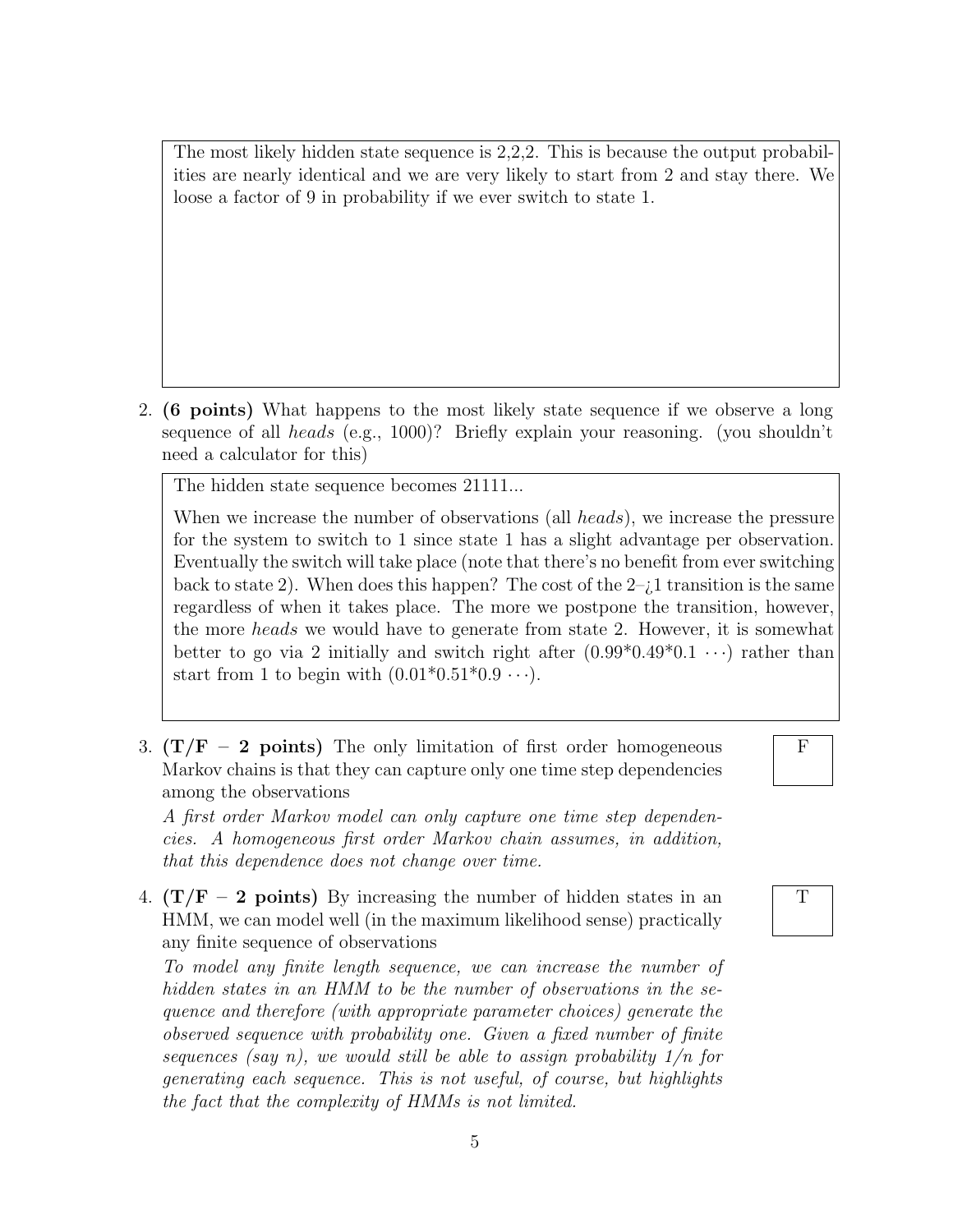5.  $(T/F - 2 points)$  HMMs can model observation sequences arising from multiple underlying processes and the description of such models in terms of state transition diagrams is concise

The key here is the second part of the sentence. As discussed in the lecture, it is quite awkward to write transition diagrams describing multiple processes.

## Problem 4

Your task here is to identify the relevant variables and the graph structure that captures the following (imaginary) setting. There may be multiple "correct" answers.

"A panel of three judges determines the outcome of presidential elections. Each judge can vote for one of the two possible candidates and the outcome is obtained by a majority rule. Two of the judges are impartial in the sense that they will listen to arguments from two spokespersons each working for one of the candidates while the remaining judge consistently pays attention to only one of the spokespersons. Each spokesperson will ask a judge to vote for a specific candidate. The spokespersons never talk nor listen to each other directly."

1. (6 points) Identify the relevant variables based on the above description. For each variable state the possible values that it can take. If you use abbreviations to identify the variables make sure they are not ambiguous.

| The variables are:  |                                                                          |
|---------------------|--------------------------------------------------------------------------|
| Election outcome    | E1 $\{1,2\}$ (candidate 1 or 2)                                          |
| Spokesperson 1      | $S1 \{1,2\}$ (argument has the effect of supporting 1 or 2)              |
| Spokesperson 2      | $S_2$ {1, 2} (argument has the effect of supporting 1 or 2)              |
| Judge 1 (impartial) | $J1 \{1,2\}$ (votes for 1 or 2)                                          |
| Judge 2 (impartial) | $J2 \{1,2\}$ (votes for 1 or 2)                                          |
|                     | Judge 3 (partial) $3\{1,2\}$ (votes for 1 or 2; listens to S2 only, say) |
|                     |                                                                          |
|                     |                                                                          |
|                     |                                                                          |

2. (6 points) Draw a Bayesian network that captures the interactions between the variables. Avoid any assumptions that you cannot make on the basis of the above description. Please indicate which variables correspond to which nodes.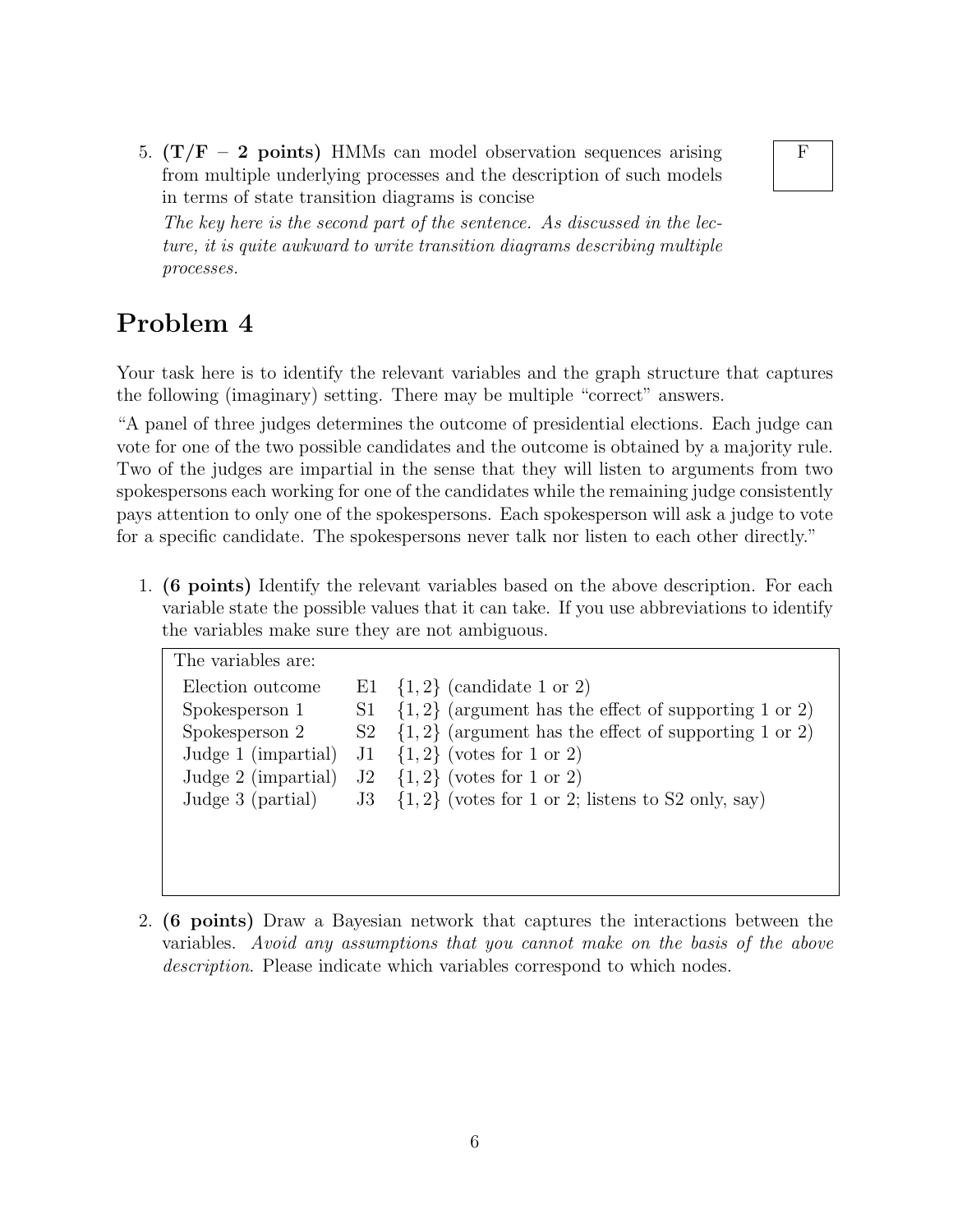

The description does not tell us whether the judges discuss the case amongst themselves. We therefore cannot make any independence assumptions between the judges conditionally on the spokespersons. We therefore draw all possible arrows between the judges so long as the resulting graph is acyclic. The directions of the arrows that connect the judges are irrelevant; they are all equivalent. You could also draw an undirected edge between each pair of judges but not bi-directional edges.

3. (4 points) The graph might change if the above description had started with "A panel of three independent judges...". If the graph would change, please draw the new graph. Otherwise state that there are no changes.



If the judges make their decisions independently of each other (but still contingent on the spokespersons), we simply remove all the arrows between the judges.

4. (4 points) Explain under what circumstances (setting of some of the variables etc.) we might observe "explaining away" in the graph you just drew. If none exists, briefly explain why not.

(For your convience, here's a brief description of "explaining away": When we have multiple possible causes for a single known effect, explaining away refers to the phenomenon where acquiring further evidence about the presence of one of the causes makes the other ones less likely.)